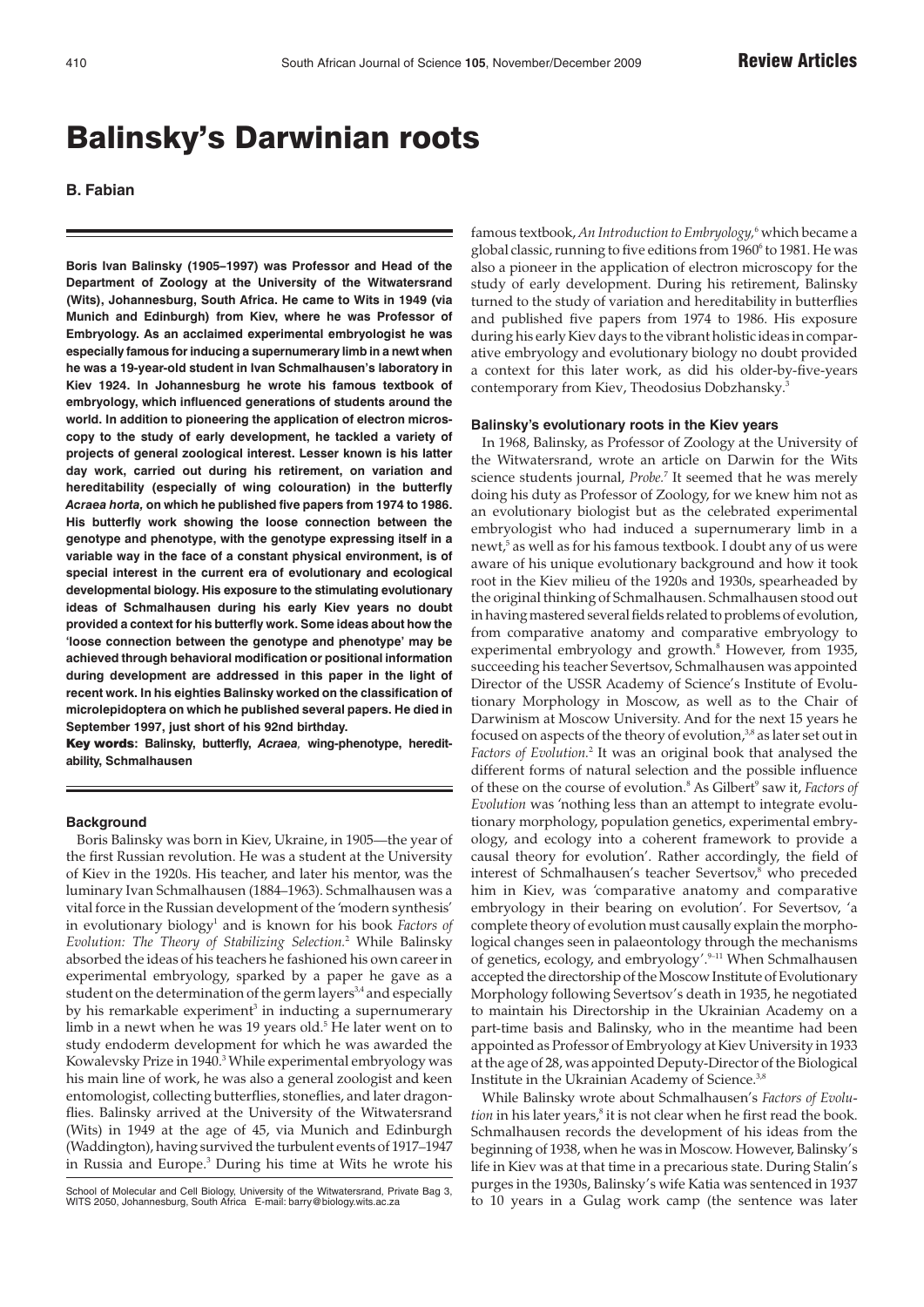reduced).<sup>3</sup> Then came the war with Germany from 1941 and Schmalhausen was evacuated from Moscow to Kazakstan,<sup>8</sup> all of which would have precluded Balinsky's access to him. Schmalhausen's manuscript was ready for publication at the end of 1943, with the Russian edition appearing in print after the war—in 1947—the very same year Balinsky moved to Edinburgh (see introductory remarks by Schmalhausen and Dobzhanksy in *Factors of Evolution*<sup>2</sup> ). The English edition of *Factors* was published in 1949, the year Balinsky sailed for South Africa. Against this dire background, a further disaster came with Lysenko's tirade in August 1948, in Leningrad, against the many supporters of Mendelian-based genetics, which resulted in their instant dismissal. Schmalhausen lost his position as Director of the Institute of Evolutionary Morphology and was expelled from Moscow University.8 Following these traumatic times, Balinsky was no doubt cautious during his early years in South Africa about expressing an opinion on the history of these events. I never heard him talk, in the late 1950s or 1960s, about Schmalhausen's ideas on evolutionary biology. It was only later that I understood Balinsky's close involvement with, and his high and warm regard for, his mentor—especially after reading his 1980 retrospective on Schmalhausen<sup>8</sup> and his 1988 memoirs.<sup>3</sup>

As a student in Kiev in 1925, Balinsky attended Schmalhausen's lectures on evolution. Rather presciently for Balinsky's later career in South Africa (1949–1997), Schmalhausen stressed the importance of Raymond Dart's work in recognising the hominid character of *Australopithecus*—at the time that the idea still met with considerable scepticism.8 It is also fascinating that Schmalhausen referred to the ideas of Holism, put forward by Jan Smuts<sup>12</sup> in 1926, which had some influence on his line of thinking, as in his 1938 book,13 *The Organism as a Whole in Individual and Historical Development.* In 1936, Balinsky, who had a fair command of German, was asked by Schmalhausen to translate Anton Dohrn's famous book,<sup>14</sup> The Origin of Vertebrates and the *Principle of Succession (i.e., Change) of Functions,* from the original German into Russian. Dohrn was a strong advocate of Darwin's 'Theory of Evolution by Natural Selection'. Balinsky recalls that 'translating the book gave me great pleasure and also insight into some problems of evolution.' The translated book, with an introduction by Schmalhausen, was published in 1937.<sup>3,8</sup>

In his *Probe* article of 1968,<sup>7</sup> Balinsky noted that, 'one of the points of Darwin's theory, which turned out to be a somewhat weak one, was his understanding of variation and heredity' and he went on to explain the changes of thinking following the characterisation of mutations, not known in Darwin's time. Balinsky was certainly interested in the nature of variation and hereditability as a core problem in biology and was probably, at the time of writing the *Probe* article or even earlier, thinking about how he would address the problem. In a way it was inevitable that he chose to tackle the subject using butterflies. As an 11-year-old boy in the Ukraine, he was stimulated by Akasov's book on collecting butterflies as well as by Berge's *Small Atlas of Butterflies and Moths* during his summer visits to his grandfather's parish in the countryside and he became an avid collector and classifier for about ten years.<sup>3</sup> However, in looking for a less studied group of insects for collection and study, and hoping to make a contribution, he sought advice from Mr Theodosius (Theodore) Dobzhansky, who at the time was an assistant in the Zoology Department of the Agricultural Faculty of the Polytechnic Institute in Kiev. Dobzhansky suggested he study scale insects, which he himself had started some work on. They immediately went out into the grounds of the Polytechnic Institute and beat some bushes, but found nothing! After reading a book on *The Orthoptera and Pseudoneuroptera of the Russian* *Empire* by Jacobson and Bianki, he was attracted to the orders which had aquatic larvae and he initially started working on mayflies from 1924. Then, for logistical reasons, he switched to stoneflies, especially on his summer trips to the Caucasus where they are abundant.<sup>3,15</sup> Subsequently, in South Africa, he focused on dragonflies. All this was undertaken in parallel with his embryological career and other broad zoological interests.

### **Variation and hereditability in butterflies**

In anticipation of his formal retirement as Professor and Head of Department at Wits at the end of 1973, Balinsky prepared the way for his new line of research on variation and hereditability in South African lepidoptera. In searching for a suitable species, he chose the African garden butterfly*Acraea horta,* which had the advantage of the caterpillars feeding on leaves of the tree *Kiggelaria Africana,* which he was able to grow in his garden. He also built himself a butterfly breeding shed and his study become a research laboratory. The whole operation was a going concern prior to his formal retirement. In his new role as an Honorary Professorial Research Fellow, and working from home, he was able to rear *Acraea horta,* starting with single pairs, through ten generations under conditions of inbreeding, mostly brother–sister matings.16 He went on to investigate the inheritance of wing colour and wing spotting, as well as attempting to generate mutations by irradiation with X-rays and  $UV^{17-20}$  (see Fig. 1).

Of special interest is his paper on the inheritance of wing colouration in females.17 Male wing colour is brick-red. Female wing colouration ranges from red through orange to yellow, depending on the state of oxidation-reduction of the pigment xanthommatin, which is yellow in the oxidised form and red in the reduced form. Furthermore, by breeding and crossing of strains, he concluded that the condition is controlled by one pair of autosomal genes with expression in the female. In order to treat his results statistically, he classified wing colour into six classes.

The results showed that the genotype does not strictly determine the phenotype of the individual female, i.e. with the same geno-



**Fig. 1**. Marginal spot patterning on the hindwings of Acraea horta investigated using X-ray irradiation, from Balinsky. The cover of S. Afr. J. Sci. 77 (1981).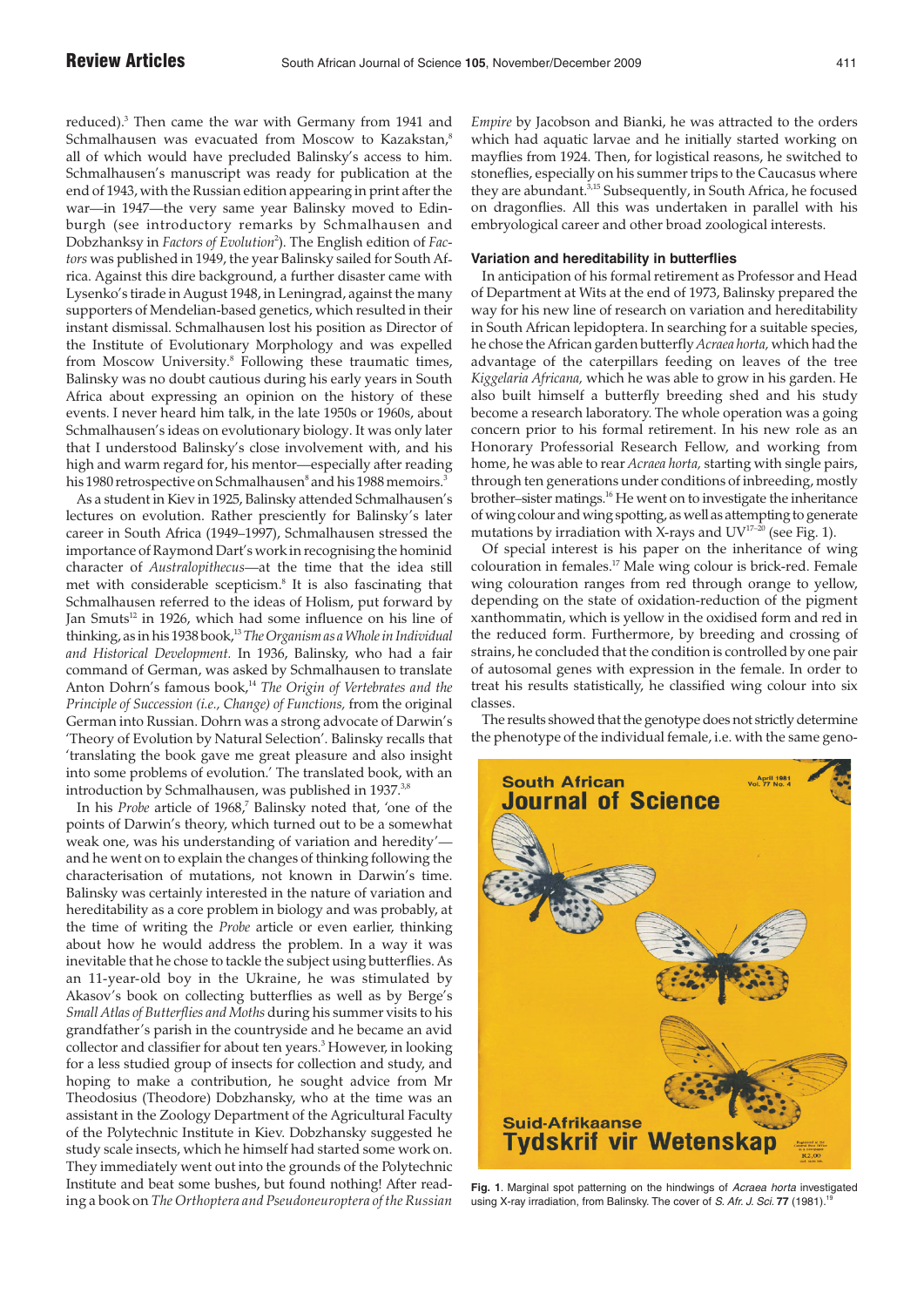type the colour could vary within a wide range from pale yellow to bright red. Thus, yellow females could give rise to orange and brick-red females, red females to yellow and orange ones, and orange females to yellow and red ones. As he put it, with the expression of the genotype in individual females being highly variable, the selection differential of individual females has hardly any selection response. In a letter written to me on the 24 February 1977, he summarised the progress of his work as follows: 'What I think is really the main general result of the work I have done so far, is the loose connection in my butterflies between genotype and phenotype: the genotype expressing itself in a variable way… which of course is nothing new, known in *Drosophila,* but then *Drosophila* is only one species, and I am not sure that it can be considered as a 'typical' case of a wild animal'. While his findings showed that any particular female could give rise to progeny across the colour range of the inbred brood, a most intriguing aspect of the paper was that the averages of the colour classes of the parental generations were highly heritable in terms of filial generation averages.

Balinsky's finding that the genotype expressed itself in a variable way in his butterflies, is very much in line with Schmalhausen's 'reaction norm',<sup>2</sup> that is 'each genome encodes a continuous range of potential phenotypes and the environment each encounters determines its phenotype' (as phrased by Gilbert and Epel<sup>11</sup>). In Schmalhausen's words, 'every genotype is characterised by its own specific norm of reaction, which includes adaptive modifications of the organism to different environments'.<sup>2</sup>

While the influence of the environmental factors of temperature and light on butterfly wing colour has been well documented (see Gilbert and Epel<sup>11</sup>), Balinsky noted that the environment in his breeding experiments did not appear to be an influencing factor in determining the spectrum of colour polymorphisms within a brood, as each batch was treated in the same way under the same conditions. In the light of more recent knowledge, it is interesting to consider how the environment could influence wing colouration in the development of Balinsky's butterflies. Such a line of thinking is at the heart of the general pathway proposed by H.F. Nijhout<sup>11,21</sup> in which sensory information from the environment is transferred via the neuroendocrine system to the tissues where it is able to regulate gene expression. As summarised by Gilbert and Epel,<sup>11</sup> environmental signals (external or internal) are able to target neurosecretory cells in the brain, causing them to release prothoracicotropic hormone, which in turn stimulates the production of ecdysone by the prothoracic gland. Ecdysone enters tissues (inclusive of the imaginal discs $11$ ) where it is converted into its active form 20-hydroxyecdysone. Crucially, it turns out that the concentration of ecdysone, as single or multiple pulses, is key to its physiological function. At the molecular level, ecdysone, in the form of an active ecdysonebound receptor complex, enters the nucleus and initiates gene expression at specific sites on the chromosome after recruiting histone acetyltransferase enzymes and other transcription factors.<sup>2</sup>

The involvement of the neuroendocrine pathway in wing colouration has been well documented $11$  in the European map butterfly *Araschnia levan,* where the wing colouration at the time of eclosing from the pupal case is usually bright orange in spring and black in summer. The change of colouration, from spring to summer morphs, was found to be regulated by changes in day length and temperature during the larval period,<sup>11,22,23</sup> which suggested that a neuroendocrine signalling pathway is involved. It was further found that these environmental signals modulated the phenotype by regulating the amount of the hormone ecdysone during the larval stage of development.

Larvae that develop in spring do not experience a pulse of ecdysone, whereas summer larvae do. An injection of ecdysone converted the colouration of the spring form into the summer form. Most pertinently for the present discussion, the injection of intermediate amounts of ecdysone produced intermediate phenotypes not found in natural conditions.<sup>11,21</sup> As applied to Balinsky's butterflies, these findings suggest that the range of wing colouration in a brood could be underwritten by a range of ecdysone concentrations across the individuals of the brood. However, this still leaves open the question of how a range of ecdysone concentrations is established in a seemingly homogenous batch kept under the same physical conditions, and how the range repeats in each generation.

# **'Each genome encodes a continuous range of potential phenotypes … and the environment each encounters determines its phenotype'**

What type of mechanism could generate the range of wing-colour morphs in the brood from a single female in Balinsky's butterflies reared under the same physical conditions? As wing-colour pattern is determined in the late larval wing bud and the early pupal wing—in time for the synthesis of pigments shortly before the emergence of the adults<sup>24</sup>—one wonders if the graded colouring mechanism could be based on some sort of interactive process between caterpillars. This could relate to the amount of touching or amount of a secreted chemical which a caterpillar receives. The reception of such interactively generated signals may be assumed to follow a neuroendocrine routing such that the extent of stimulation a caterpillar receives would set its level of ecdysone. But how, with respect to Balinsky's results, would the average of the range of ecdysone levels in the parental brood repeat in the filial brood? Could the proposed interactions between the caterpillars, inhibitory or stimulatory, play out in a hierarchical cascade, which repeats in each generation? This remains an unanswered question. There is also a heterochronic aspect to the above sequence of events as wing pigments are synthesised in specialised wing scale cells in a fixed developmental succession, with the coloured pigments deposited first.<sup>25,26</sup> Hence the succession of scale development may determine the final wing colouration and is thus open to time-based modulation. This raises the question of the extent to which the level of ecdysone can influence the rate of developmental succession in the synthesis of wing pigments in the specialised wing scale cells. Does heterochronic modulation control wing colouration?

There is, however, another possible way in which a graded bias could be applied to developing embryos. It is based on the embryological principle<sup>27</sup> of positional information, or of gradients, that organise pattern formation. For example, with respect to *Acraea* butterflies, the eggs are laid in batches of typically 100–150 and are not scattered singly, as in most *Rhopalocera.* This opens up the possibility of establishing an inside–outside positional effect or gradient across the egg-batch. Eggs would take on a bias as a result of their position in the batch. Along the same general line of reasoning, a developmental bias could be imposed on eggs at an even earlier stage as a result of the spatial distribution of ovarioles in the ovary and the ensuing order of egg laying. In the contemporary context, such positional biasing could be effected by epigenetic changes in the DNA, such as in the level of cytosine methylation, chromatin packaging via histone variants, or in the binding of short antisense RNAs. A relevant aspect of the epigenetic circuitry is its regulatory effect on transcription, thereby positioning epigenetic reactions as possible regulatory switches acting on specific genes early on in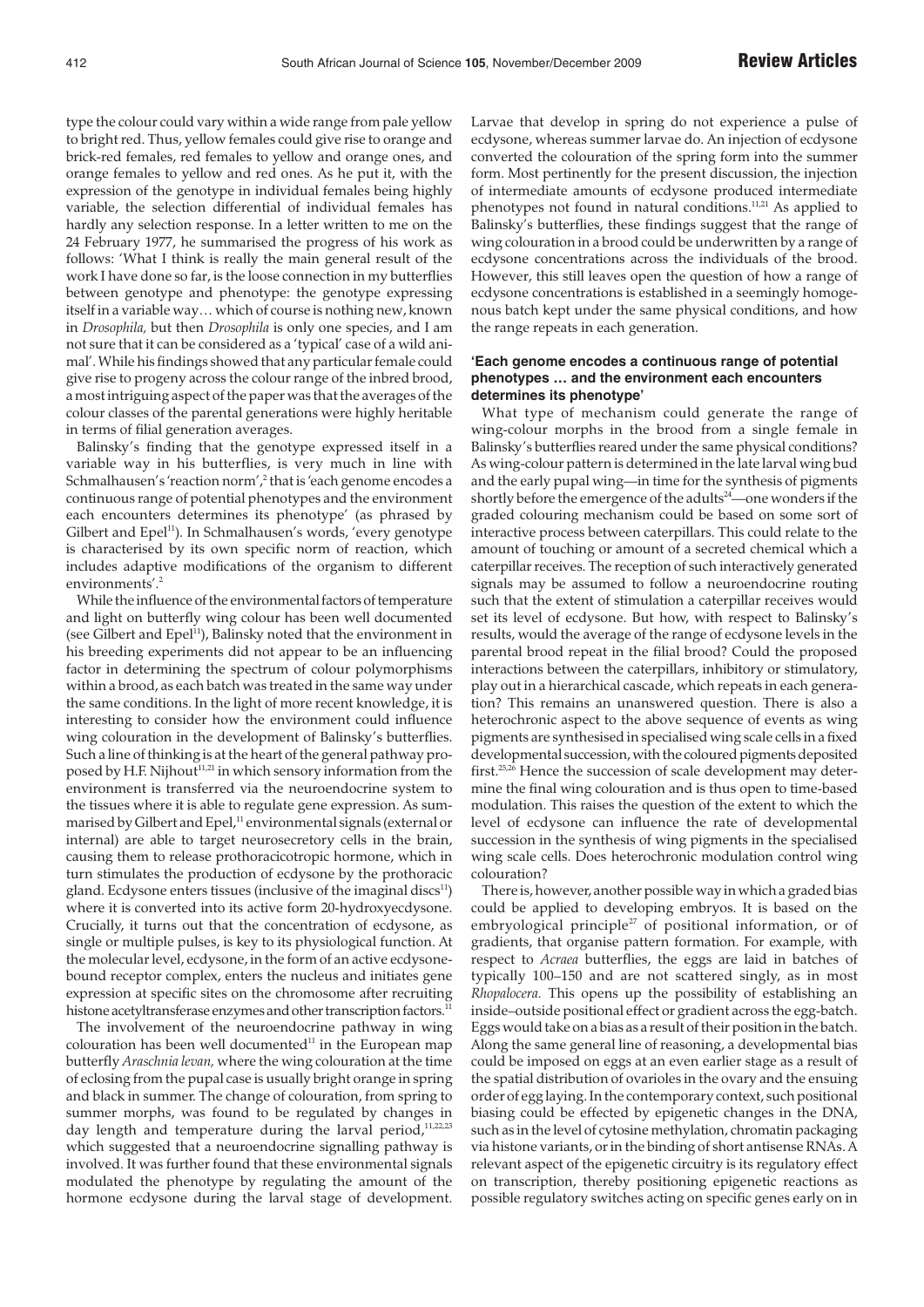development, even from the time of oogenesis. In this way, epigenetic changes in the egg could, for example, affect specific genes that are later transcribed in the pathway of wing colouration, or which affect the rate of development of the neuroendocrine pathway and its secretory activity (a heterochronic effect).

It would be intriguing to assay epigenetic changes that occur in eggs from early developmental stages, especially with respect to Balinsky's findings—are there epigenetic differences between inside and outside eggs within a batch? A simple first experiment to address the above considerations, behavioural or positional, would be to follow the development of single eggs or embryos in isolation, with respect to the development of wing colouration.

#### **A concealed pool of genetic variability?**

In his paper on the 'Variation and Inheritance of Wing Spotting in Acraea',<sup>18</sup> Balinsky was especially interested in the potential existence of a concealed pool of genetic variability, which in line with 'Neo-Darwinian concepts of evolution by natural selection … may be made use of under changed environmental circumstances'.Assuming that such concealed variability was present in the form of recessive genes in a heterozygous state, he carried out breeding experiments but was not able to reveal this genetic reserve, even though '51 strains derived from the wild (were) inbred by brother–sister mating for a variable number of generations'.

In order to increase the amount of heritable variability in the study, Balinsky irradiated the pupae with X-rays and subsequently with UV. In one spotting variation following X-ray irradiation, there was a spectacular change in the shape of the wing marginal spots which were converted into longitudinal streaks.<sup>19,20</sup> However, although he experimented with different doses of radiation, the initial aim of the experiment—to obtain new mutant breeding strains for subsequent genetic study—was not achieved. He suggested this was possibly due to the limited scale of the operation, which was not large enough to produce recessive mutations.

While it is recognised that widespread genetic variation exists that may be unexpressed, it is only beginning to be appreciated that some of this cryptic variance may be important in maintaining phenotypic stability<sup>28</sup> and may thus play a role in keeping the developmental trajectory on track. It is this regulatory circuitry that has been deemed as a potential target in the modulation of the phenotype in the course of evolution. Such a line of thinking was central to Schmalhausen's analysis of the evolutionary process. His core idea hinged on 'the importance of the stabilization of morphogenesis and the role of stabilizing selection in the process'2 —an idea that went hand in hand with his concept of the autonomisation of development. Autonomisation of development is underpinned by the evolution of complex regulating systems under the influence of stabilising selection<sup> $2,29,$ \*</sup>.

Understanding the nature and role of concealed variation has attracted a lot of interest in recent years. As Gibson and Dworkin<sup>32</sup> aptly put it, 'Cryptic genetic variation is the dark matter of biology.' Balinsky was clearly fishing in the right place. He would have been delighted by the relatively recent demonstration of Rutherford and Lindquist<sup>11,33</sup>—a year after he died of a molecular mechanism which unmasks cryptic genetic variation through stress. This was achieved by mutating the heat shock gene *Hsp83,* thereby inactivating its protein Hsp90, which produced a range of 'concealed' phenotypes. The mechanism



**Fig. 2**.Balinsky in his eighties. (Photograph courtesy of his daughter, Helen David.)

hinges on the functioning of Hsp as a molecular chaperone that keeps many proteins in their functional 3D conformation.<sup>11,33</sup> Rutherford and Lindquist's inspirational conclusion was that Hsp90 functions as a capacitor for morphological evolution.

Balinsky published five papers on his butterfly breeding experiments, working from home during the first twelve years of his retirement (1974–1986) from the age of 69 until 81. It was as if he had waited for his retirement days to address this central biological problem (Fig. 2).

#### **Taxonomic studies**

After the butterfly work, Balinsky, now in his eighties (Fig. 2), returned to his evergreen interest in taxonomy and chose to work on the identification of moths (microlepidoptera) from a vast collection housed in the Transvaal Museum. He published five articles on this work from 1987 to 1994,<sup>34-38</sup> by which time he was 89. As is well known, an important tool in the classification of the lepidoptera is the structure of the intricate parts making up the genitalia. It is held that 'male and female genital compatibility serves to isolate different species reproductively', and hence the notion of a lock-and-key hypothesis of genital evolution.<sup>39</sup>

On a visit to Balinsky's home in about 1990, he eagerly showed me the technique he used to prepare the specimens and we viewed the dissected genitalia under the microscope. When I naively suggested, knowing abysmally little about the field at the time, that the work informed on the emerging evo-devo approach—given that the intricate structures were at the crossroad of embryonic development, variation and selection—he was somewhat amused. Having spent a lifetime identifying insects, he had no doubt reflected on the changes and implications of these mating structures during evolutionary time. But more to the point, the immediate problem before him, now in his 80s, was the identification of microlepidoptera specimens in the museum collection—a feasible and remarkable, well-chosen project for his time of life. And then there was the exciting possibility of identifying some new species. But no doubt his benignly amused response also stemmed from his years of experience

<sup>\*</sup>It is intriguing that in the late 1930s and early 1940s, Waddington and Schmalhausen were both following a remarkably parallel line of thought, unbeknown to both at the time. Whereas Waddington's ideas were formulated as the canalisation (buffering) of developmental pathways and the idea of genetic assimilation, Schmalhausen wrote about the elimination of the perceptible deviations from the norm-of-reaction pathways as a result of natural selection and introduced his concept of 'stabilising selection'.<sup>29-3</sup>